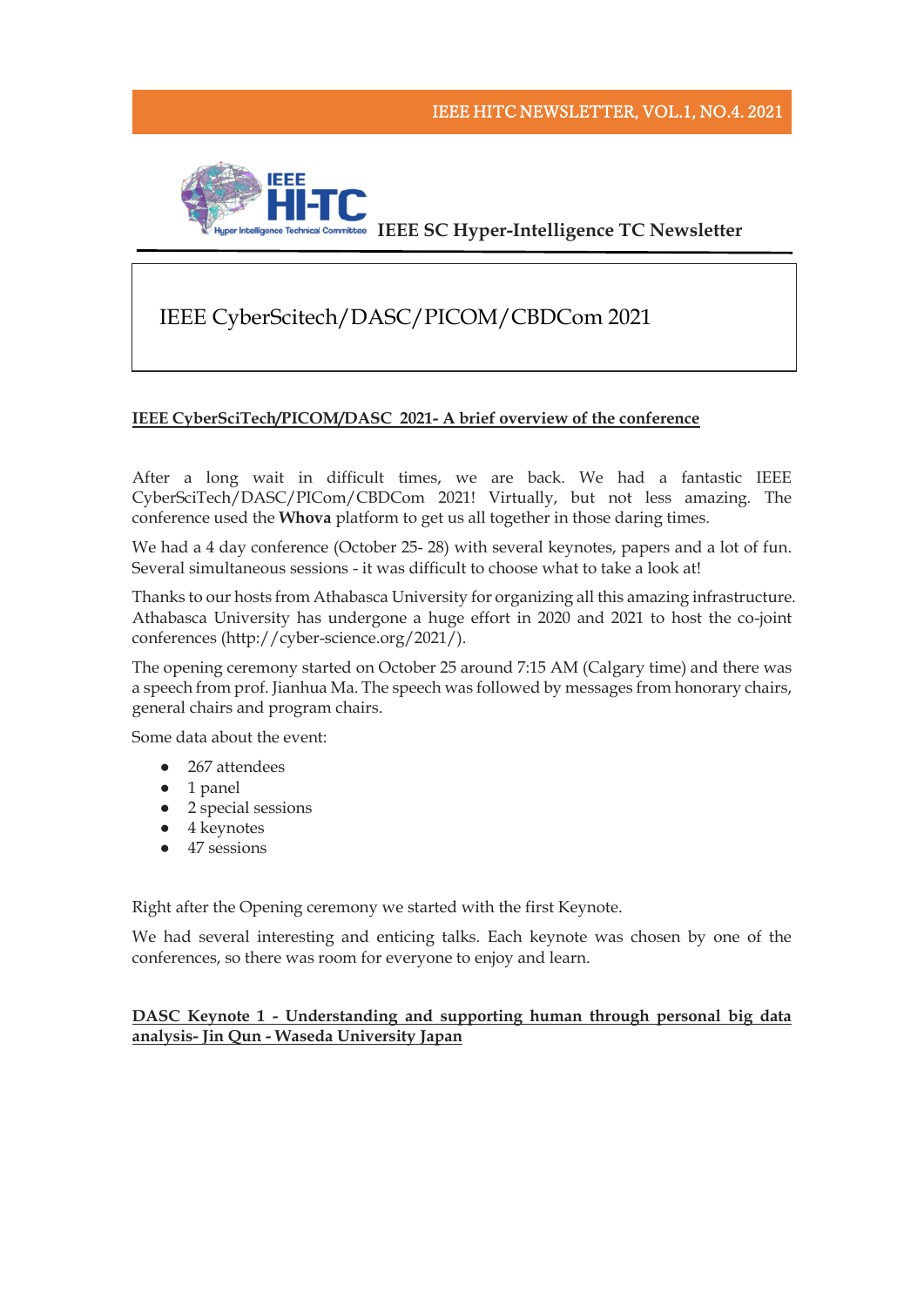

This keynote discussed the challenges of personal data analytics as well as the ethics behind it. Through several challenges the speaker showed a modeling approach to responsibly deal with individual data - ensuring data quality, sustainability and security. This individual model is well-suited to Cyber-physical spaces with applications in smart health as well - elderly monitoring specially. The keynote showed how a data pipeline can be used to achieve a higher accuracy in a given particular problem. A very deep presentation with a very important topic.

## **CyberSciTech Keynote 2 - Misbehavior Detections for Vehicular Communications Networks - Yi Qian, University of Nebraska-Lincoln, USA**



This keynote showed that Vehicular communications are vulnerable to wireless network attacks. There are several requirements in Vehicular Networks. There are already several attacks that can cause severe damages - some already well-known. The systems are dynamic since cars move fast. Misbehaviour detection systems should be able to tell the difference between attacks and problems in the network - anomaly detection. Hybrid machine learning and reputation-based detectors can be used to increase detection accuracy as well to ensure the reliability of both node and data. In this particular presentation the speaker presented a technique that employed Dempster-Shafer theory

(belief functions) and beta distribution for reputation update. Really amazing talk.

#### **A Panel on Human Cognition and Hyper Intelligence**

The panel was one of the peaks of the conference and with several members of the Hyper-Intelligence Workgroup. It helped to highlight the importance of the hyper-Intelligence field in the next few years. It discussed a broad aspect of topics from the concept of Intelligence itself to how to achieve Hyper-Intelligence. It was an enlightening discussion and at the end we just wanted to have more time with it.

Panel Co-Chairs: D. Frank Hsu, Fordham University, United States Jianhua Ma, Hosei University, Japan Panel Speakers:

Shinsuke Shimojo, California Institute of Technology, United States

- ✧ *"Upper Limits" and How to Break Them - in Relation to Somatic and Social Characteristics of Implicit Cognitive Processes*
- Ryota Kanai, Araya Inc., Japan

✧ *Implementing Functions of Consciousness* 

Christina Schweikert, St. John's University, United States

✧ *Model Fusion: Combining Multiple ML/AI Models with Cognitive Diversity*  Michael David, National Intelligence University, United States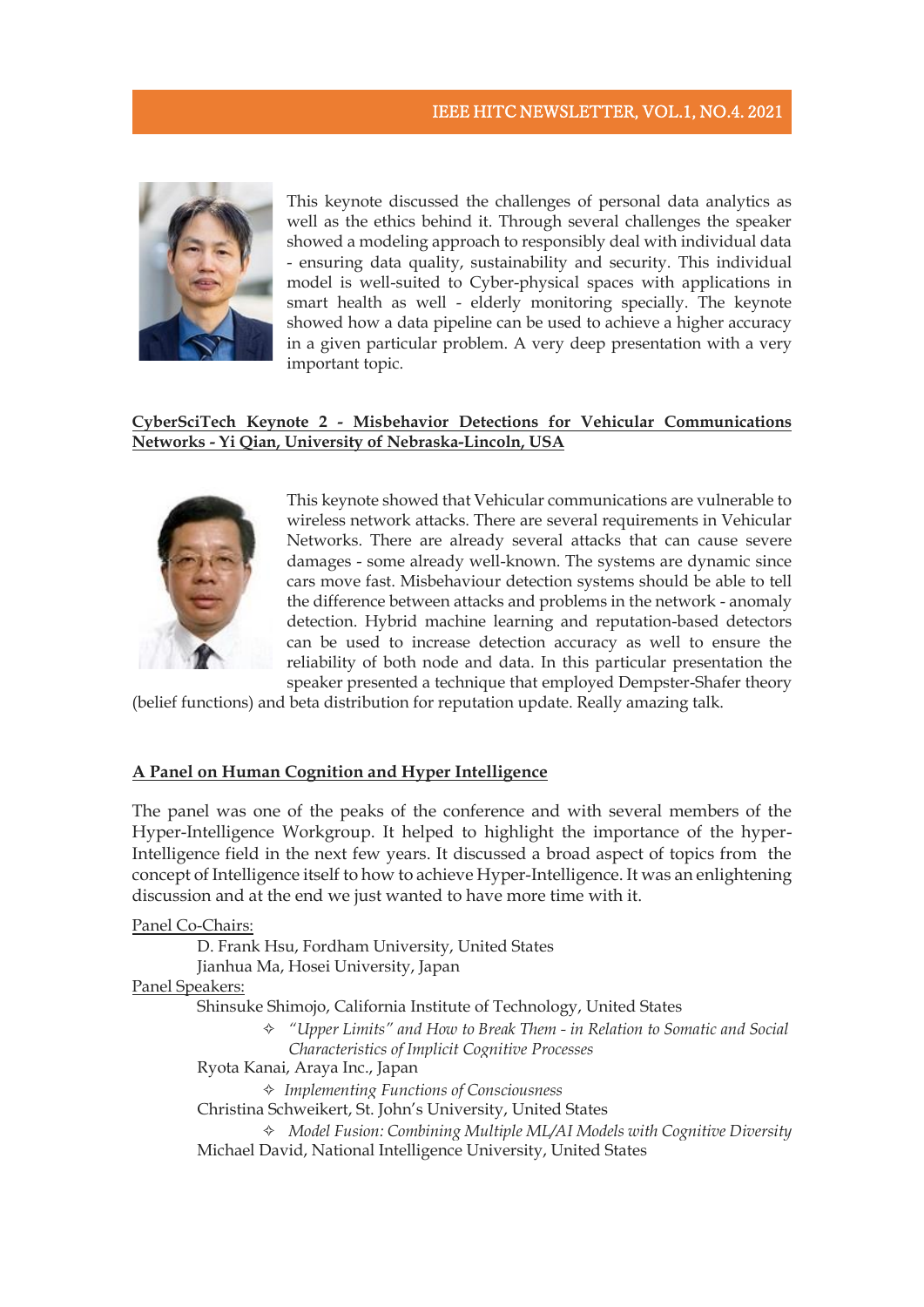#### IEEE HITC NEWSLETTER, VOL.1, NO.4. 2021

# ✧ *Hyper-Intelligent Supply Chain Developments and Risks*  Vincenzo Piuri, Universita' degli Studi di Milano, Italy ✧ *Ambient Intelligence: Convergence of Technologies for Smart Environments*

In a brief overview, the panel discussed the limitations of human intelligence, consciousness, and how AI can be used to mimic and-or improve and extend human limits, and how to use it to automate tasks that can be used to benefit society - such as supply chain (hyperautomation). AI can also be used to enhance our perception of a given environment. In this sense, AI can be seen as a tool for extending the intelligence and capabilities of every aspect of society (citizens and infrastructure) as well as to protect it. Regarding the infrastructure, sensors work as the underlying data collection infrastructure and must be used in new ways to achieve a smart ambient. Those ambients are complex and sometimes a single decision (fusion) model is not enough to give us the whole picture and we need to combine several decision mechanisms to improve performance. Through model fusion and AI decision mechanisms we can achieve hyper-intelligence. This panel was very broad and the problems were very interdisciplinary.

#### **Keynote 3: Orchestration of Virtualized network services in edge computing environments - Paulo Pires - Fluminense Federal University, Brazil**



This talk intends to present the concepts of edge computing and how SDN and NFV can be used to provide the flexible infrastructure to use the whole benefits of edge computing. Several challenges are presented such as the discussion of single X multiple VNFs per edge node or single X multiple objectives per VNF. It was also discussed the auto-scaling issues - such as proactive X reactive, the use of ML and Rule base approaches. In the keynote a solution was presented using an online ML approach to solve the auto-scaling problem. At the end the keynote showed a project done in Brazil taking the presented

issues in consideration. The keynote also emphasized the importance of using a distributed architecture. A very interesting perspective on a very timely topic.

#### **Keynote 4: Scheduling real-time Applications and in the Fog - Ellen Karatza, Aristotle University of Thessaloniki, Greece**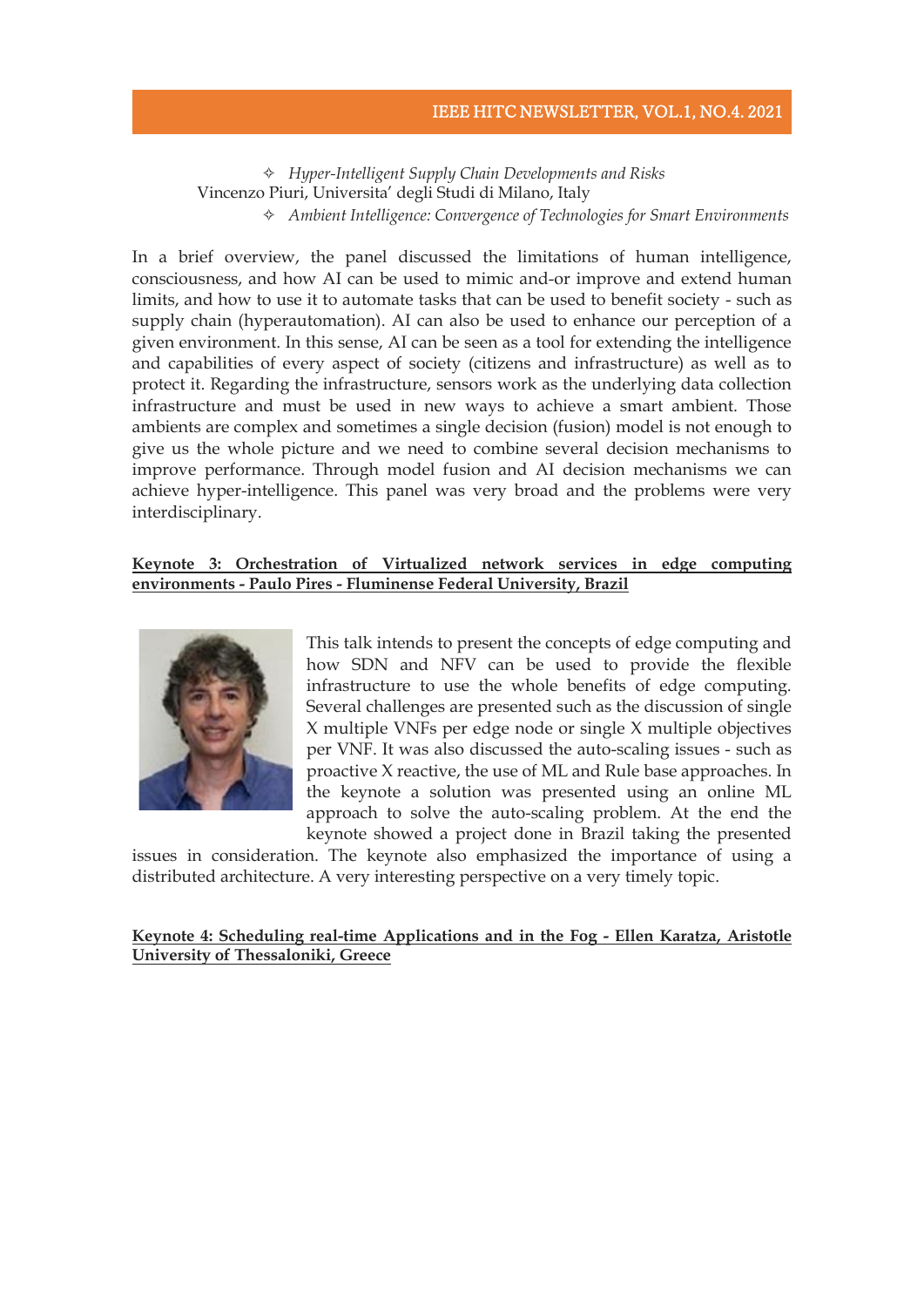

The last keynote of the conference discussed how computationally intensive applications could use big data analytics for producing meaningful results in real time. In this scenario scheduling becomes important - selection, allocation and monitoring of jobs in a distributed manner. The talk also presented different types of scheduling, types of clouds and papers that implemented those algorithms. After a very complete overview of the scheduling scenario. At the end of the presentation, it was discussed where to deploy the computation effort with its pros and cons given the constraints of a given application. It was a very complete overview

of the field and an incredible resource for anyone that wants to start researching it.

#### **Closing Ceremony**

Unfortunately things cannot last forever and so our meeting had to come to an end. After 4 days of discussion, presentations and overall fun - we had to close to prepare for a new cycle. But not before celebrating those who exceeded our expectations. We had several amazing papers this year and it was hard to choose the best. This year we awarded not only the best papers of each conference but also some outstanding works that called a lot of attention and praise.

Also we could not forget the work of all the amazing people that helped the conference on a daily basis - a special thanks was reserved for all the session chairs, workshop chairs, program chairs and the organization in general.

Outstanding Paper Awards Announcements

- **CBDCom**  Disk Failure Prediction for Software-Defined Data Centre (SDDC) Yongqing Zhu
- **CyberSciTech**  A Deep Learning Model for PM2.5 Concentration Prediction Zhendong Zhang, Xiang Ma and Ke Yan
- **CyberSciTech**  MSBiNN: Multi-scale Bipartite Graph Neural Network for Recommender System - Yifan Chang, Xin Shen, Jing Gong and Zhixin Sun
- **CyberSciTech**  Inflow Forecasting Based on Principal Component Analysis and Long Short Term Memory - Xiaomei Cheng, Hossein Farahmand and Hao Wang
- **Workshop Paper** *Workshop on the impact of Internet of Things on Daily Life (LoT-Life)* Analysis on Falling Risk of Elderly Workers when Mowing on a Slope via Motion Capture - Bo Wu, Yuan Wu, Shoji Nishimura and Qun Jin

Best Paper Awards Announcements

● **PICOM** - Data-driven Adaptive Network Management with Deep Reinforcement Learning - Ameer Ivoghlian, Kevin I-Kai Wang and Zoran Salcic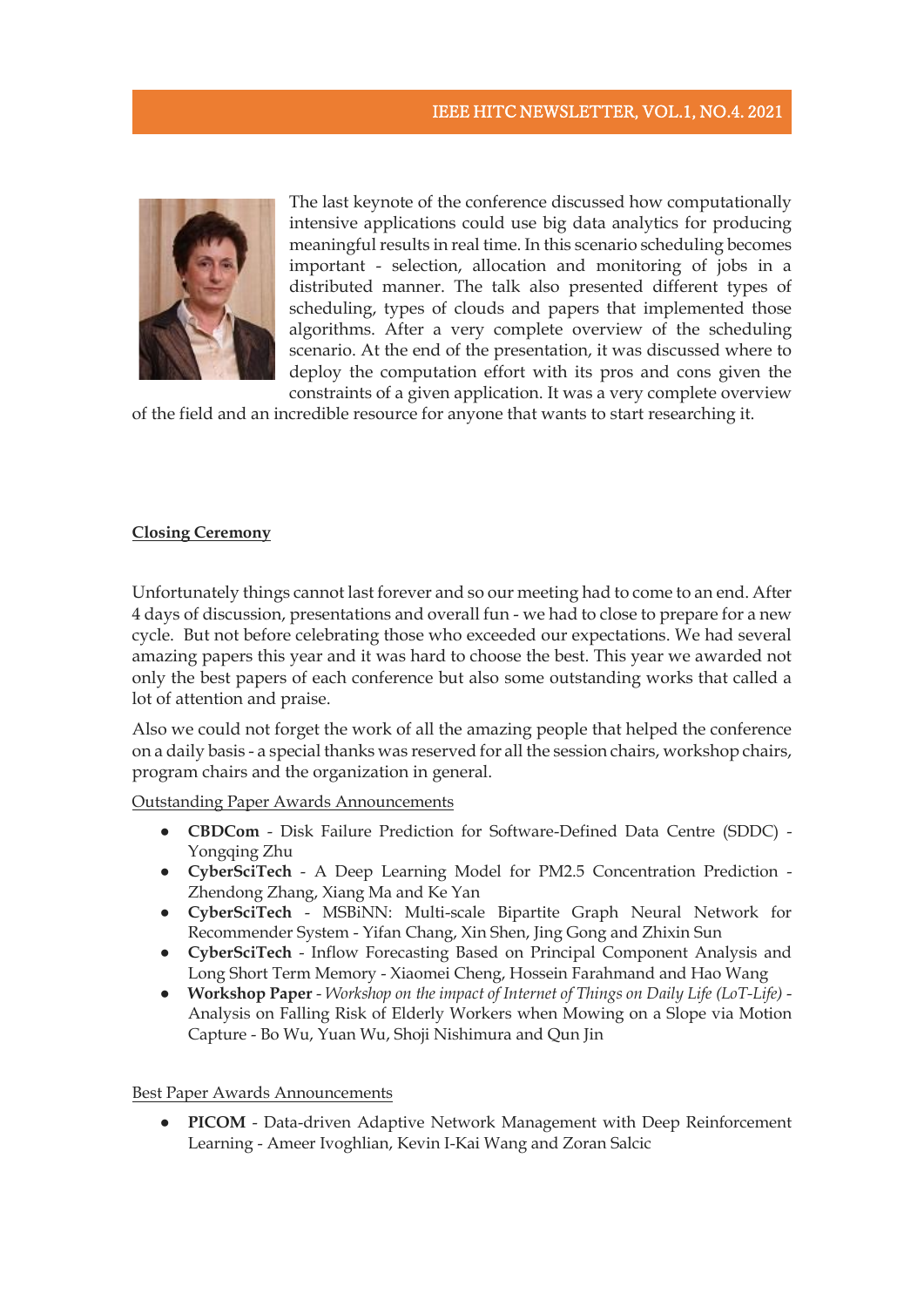# IEEE HITC NEWSLETTER, VOL.1, NO.4. 2021

- **DASC** Chaos Engineering For Understanding Consensus Algorithms Performance in Permissioned Blockchains - Sherif saad, Issa Traore, Shiv Sondhi, Kevin Shi and Mohammad Mamun
- **CDBCOM** RAYGO: rserve as You GO Stefano Galantino, Marco Iorio, Fulvio Risso and Antonio Manzalini
- **CyberSciTech** An Information Extraction Method for Sedimentology Literature with Semantic Rules - Zhicehn Hu, Xiangben Hu, Xiaolong Xu, Lianyong Qi and Shengjun Xue

As one cycle ends another begins, so we start to plan next year's conference. In 2022, we are going to Italy - specifically to the south of Italy, to the beautiful Calabria hosted by the University of Calabria with prof. Giancarlo Fortino as General Chair.

Some details to prepare you for what is coming next year:

#### IEEE CyberSciTech/DASC/PICom/CBDCom 2022- **Calabria, Italy**

The conference theme: **Towards Internet of Everything**

#### General Chair: **Giancarlo Fortino, University of Calabria, Italy**

Short Bio: Giancarlo Fortino (Fellow, IEEE) is Full Professor



of Computer Engineering at the Dept of Informatics, Modeling, Electronics, and Systems of the University of Calabria (Unical), Italy. He received a PhD in Computer Engineering from Unical in 2000. He is also distinguished professor at Wuhan University of Technology and Huazhong Agricultural University (China), high-end expert at HUST (China), senior research fellow at the Italian ICAR-CNR Institute, CAS PIFI visiting scientist at SIAT C Shenzhen, and Distinguished Lecturer for IEEE Sensors Council. He is the chair of the PhD School in ICT, the director of the Postgraduate Master course in INTER-IoT, and the director of the SPEME lab at Unical. He is Highly Cited Researcher 2002 and 2021 in Computer

Science by Clarivate. His research interests include wearable computing systems, e-Health, Internet of Things, and agent-based computing. He is author of 550+ papers in intl journals, conferences and books. He is cofounder and CEO of SenSysCal S.r.l., a Unical spinoff focused on innovative IoT systems. Fortino is currently member of the IEEE SMCS BoG and of the IEEE Press BoG, and chair of the IEEE SMCS Italian Chapter.

#### Planning:

- $\bullet$  3/4 Keynote speakers
- 1 Full-day Workshop or 2 Half-day Workshops
- 2 Tutorials (two tutorials on hot topics on the conference theme)
- 2-5 Special Sessions
- 1 Panel on Industry/Research hot issues
- Demo sessions during coffee breaks
- Special Issue in ISI-impacted Journals
- ●

Conference Venue: Very famous Touristic (and historical) towns near the conference venue are Tropea (named the Pearl of the Tyrrhenian sea) and Pizzo Calabro (where there is the Murat's Castle and famous for the Black Truffle Ice Cream). From the port of